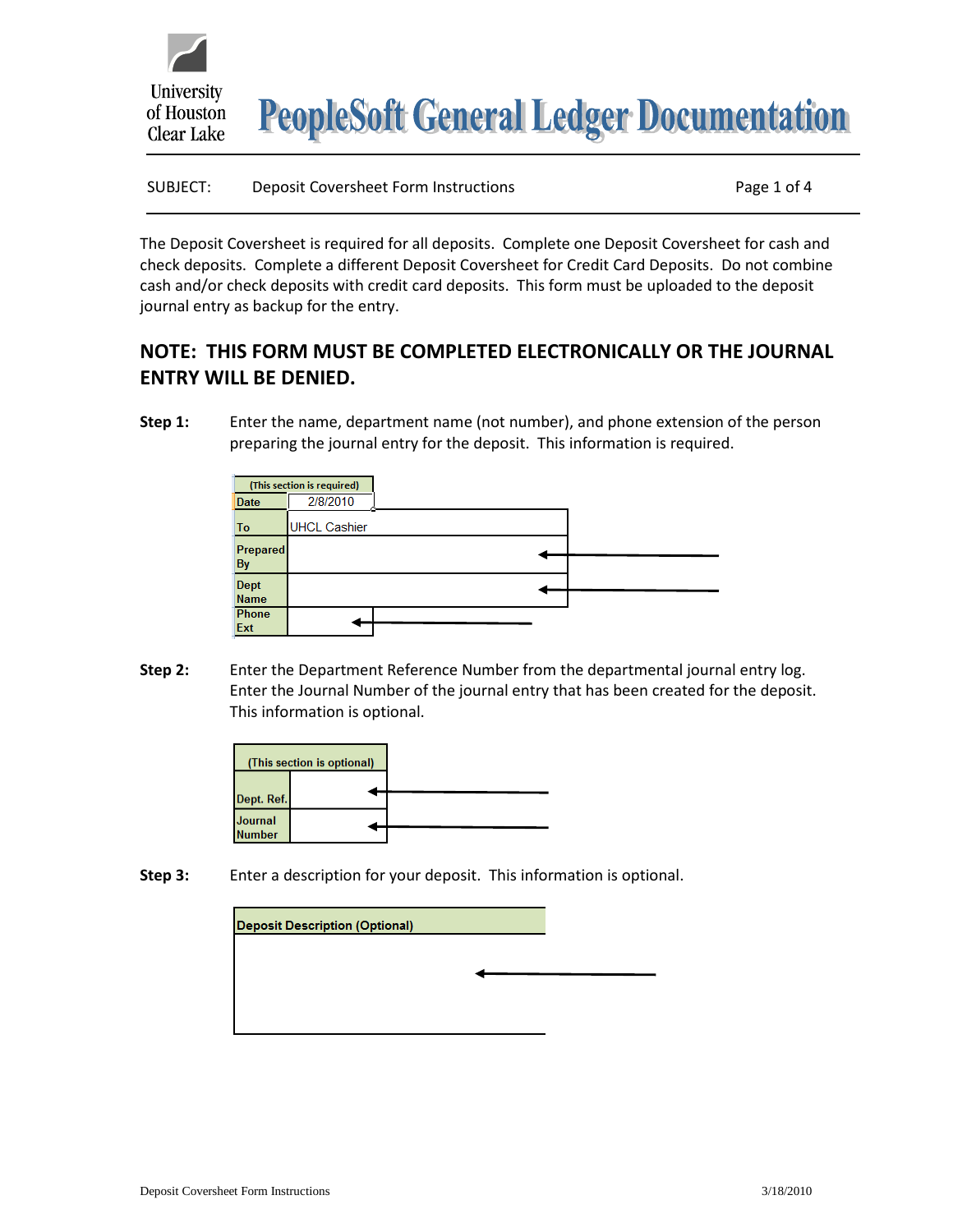

**PeopleSoft General Ledger Documentation** 

## SUBJECT: Deposit Coversheet Form Instructions The Cover Page 2 of 4

**Step 4:** Enter a description, speed type, cost center, and account information for each item within the deposit. The account listed should be "10610" unless specified otherwise. This information is optional.

| (This section is optional)     |                             |             |  |             |             |                |  |
|--------------------------------|-----------------------------|-------------|--|-------------|-------------|----------------|--|
| <b>TRANSACTION DESCRIPTION</b> | <b>SPEED</b><br><b>TYPE</b> | <b>FUND</b> |  | DEPT   PROG | <b>PROJ</b> | <b>ACCOUNT</b> |  |
|                                |                             |             |  |             |             |                |  |
|                                |                             |             |  |             |             |                |  |
|                                |                             |             |  |             |             |                |  |

**Step 5:** Enter the Payer's Name for each item within the deposit. If there are multiple transactions for this deposit and this is a cash/check deposit, you may enter "various" if you choose. This field is optional.



**Step 6:** Enter the check number for check deposits. Enter the credit card type (ie. Visa, MasterCard, etc.) if the deposit is for credit cards. This information is optional. You may enter "Various" if you choose.



**Step 7:** For cash/check deposits, enter the amount of cash or the amount of the check for each transaction that makes up the deposit. For credit card deposits, enter the amount charged to the credit card for each transaction that makes up the deposit. This information is required.

|             | <b>AMOUNT</b><br>(Required) |                              |
|-------------|-----------------------------|------------------------------|
| <b>CASH</b> | <b>CHECK</b>                | <b>CREDIT</b><br><b>CARD</b> |
|             |                             |                              |
|             |                             |                              |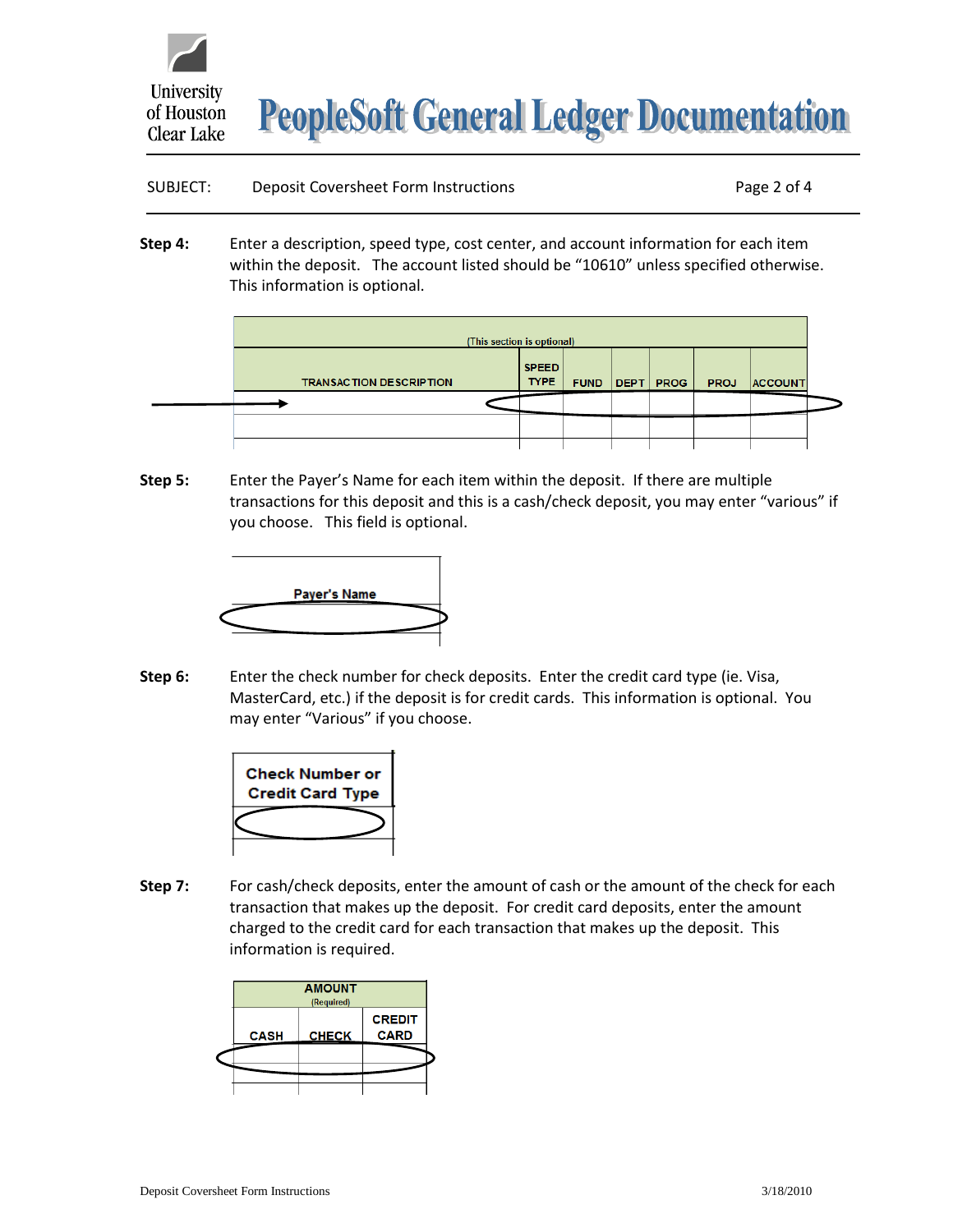

**PeopleSoft General Ledger Documentation** 

| SUBJECT: | Deposit Coversheet Form Instructions | Page 3 of 4 |
|----------|--------------------------------------|-------------|
|          |                                      |             |

**Step 8:** Enter the amount of sales tax if applicable and indicate whether it is cash, check, or credit card. Be sure to include the cost center information. The Account is provided. The tax rate is 8 ¼% (.0825).



**Step 9:** Enter the count of each denomination of cash for cash deposits. The Amount field will auto calculate depending on the Count/Qty entered. If the cash deposit total does not match the total cash amount above, an "ERROR" message will display. Recheck the Count/Qty entered and make corrections. Once the cash deposit total matches the total cash amount above, the message "BALANCED TO CASH TOTAL ABOVE" will be displayed. If you have draft or money orders, enter the amount on the "Other" line in the "Amount" column. Do not enter a count/quantity. This information is optional.



**Step 10:** Enter any Comments pertinent to the deposit. Use this field to list additional information or further explanation for the deposit. Completion of this field is optional.

| <b>Comments (Optional)</b> |  |  |
|----------------------------|--|--|
|                            |  |  |
|                            |  |  |
|                            |  |  |
|                            |  |  |
|                            |  |  |
|                            |  |  |
|                            |  |  |
|                            |  |  |
|                            |  |  |